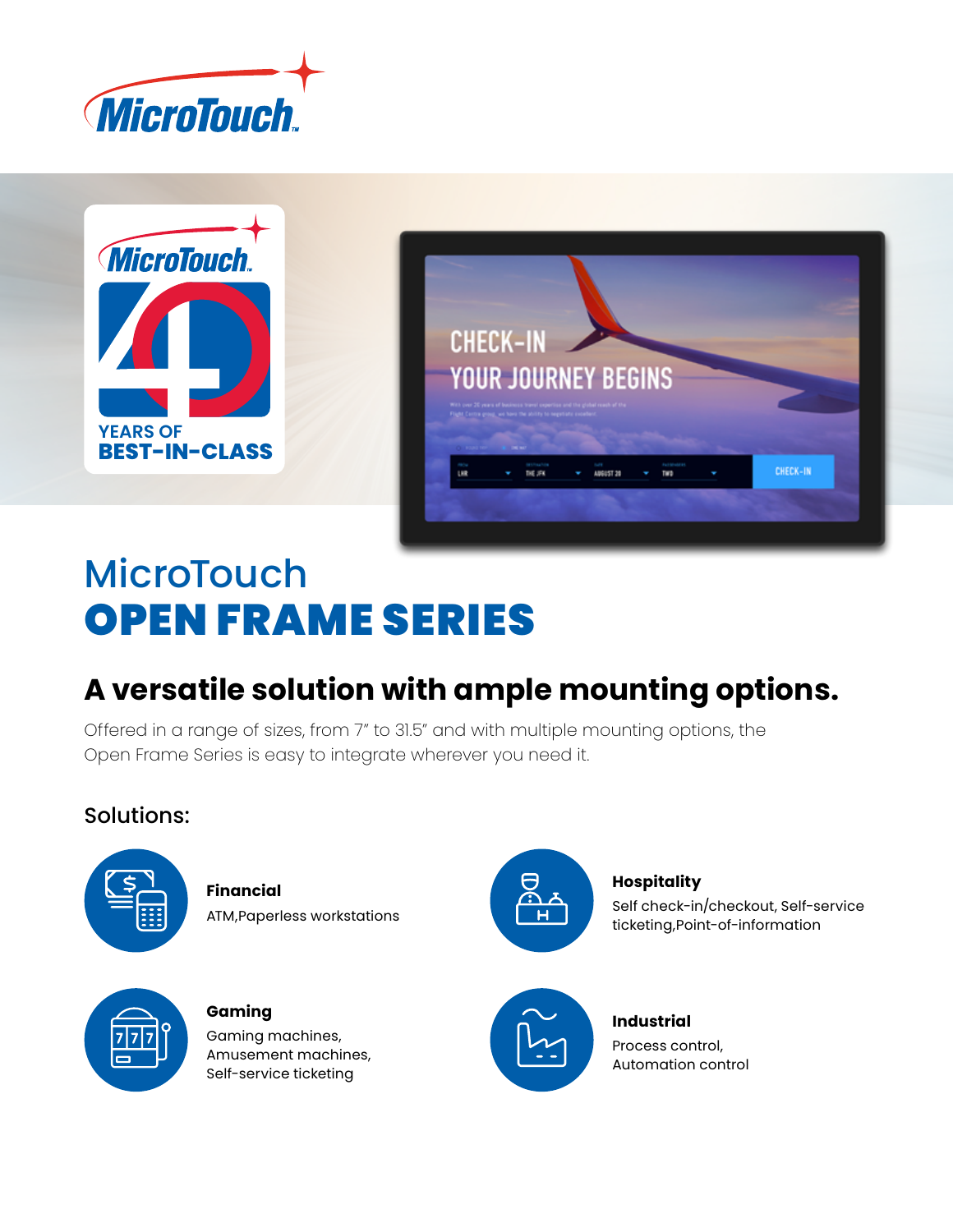## MicroTouch **OPEN FRAME SERIES**



## **OF-070P-A1**

| <b>Size</b>         | 7" TFT LCD                            |
|---------------------|---------------------------------------|
| Maximum Resolution  | 1024 x 600                            |
| Contrast Ratio      | 400:1                                 |
| <b>Aspect Ratio</b> | 16:9                                  |
| <b>Brightness</b>   | 400 nits (No Touch), 340 nits (P-CAP) |
| View Angle          | H:170°, V:160°                        |
| Video Port          | 1 x VGA, 1 x HDMI                     |
| Warranty            | 3 year                                |

#### **[See Full Specs](https://microtouch.com/products/of-070p-a1/)**



## **OF-100P-A1**

| <b>10.1" TFT LCD</b>                  |
|---------------------------------------|
| 1280 x 800                            |
| 1300:1                                |
| 16:10                                 |
| 500 nits (No Touch), 425 nits (P-CAP) |
| H:170°, V:170°                        |
| 1 x VGA, 1 x DP, 1 x HDMI             |
| 3 year                                |
|                                       |

**[See Full Specs](https://microtouch.com/products/of-100p-a1/)**



## **OF-120P-A1**

| <b>Size</b>         | 12.1" TFT LCD                         |
|---------------------|---------------------------------------|
| Maximum Resolution  | 1024 x 768                            |
| Contrast Ratio      | 1000:1                                |
| <b>Aspect Ratio</b> | 4:3                                   |
| <b>Brightness</b>   | 500 nits (No Touch), 425 nits (P-CAP) |
| View Angle          | H:178°, V:178°                        |
| Video Port          | 1 x VGA, 1 x DP, 1 x HDMI             |
| Warranty            | 3 year                                |
|                     |                                       |

**[See Full Specs](https://microtouch.com/products/of-120p-a1/)**



### **OF-150P-B1**

| 15" TFT LCD                           |
|---------------------------------------|
| 1024 x 768                            |
| 800:1                                 |
| 4:3                                   |
| 350 nits (No Touch), 300 nits (P-CAP) |
| H:160°, V:150°                        |
| 1 x VGA, 1 x DP, 1 x HDMI             |
| 3 year                                |
|                                       |

**[See Full Specs](https://microtouch.com/products/of-150p-b1/)**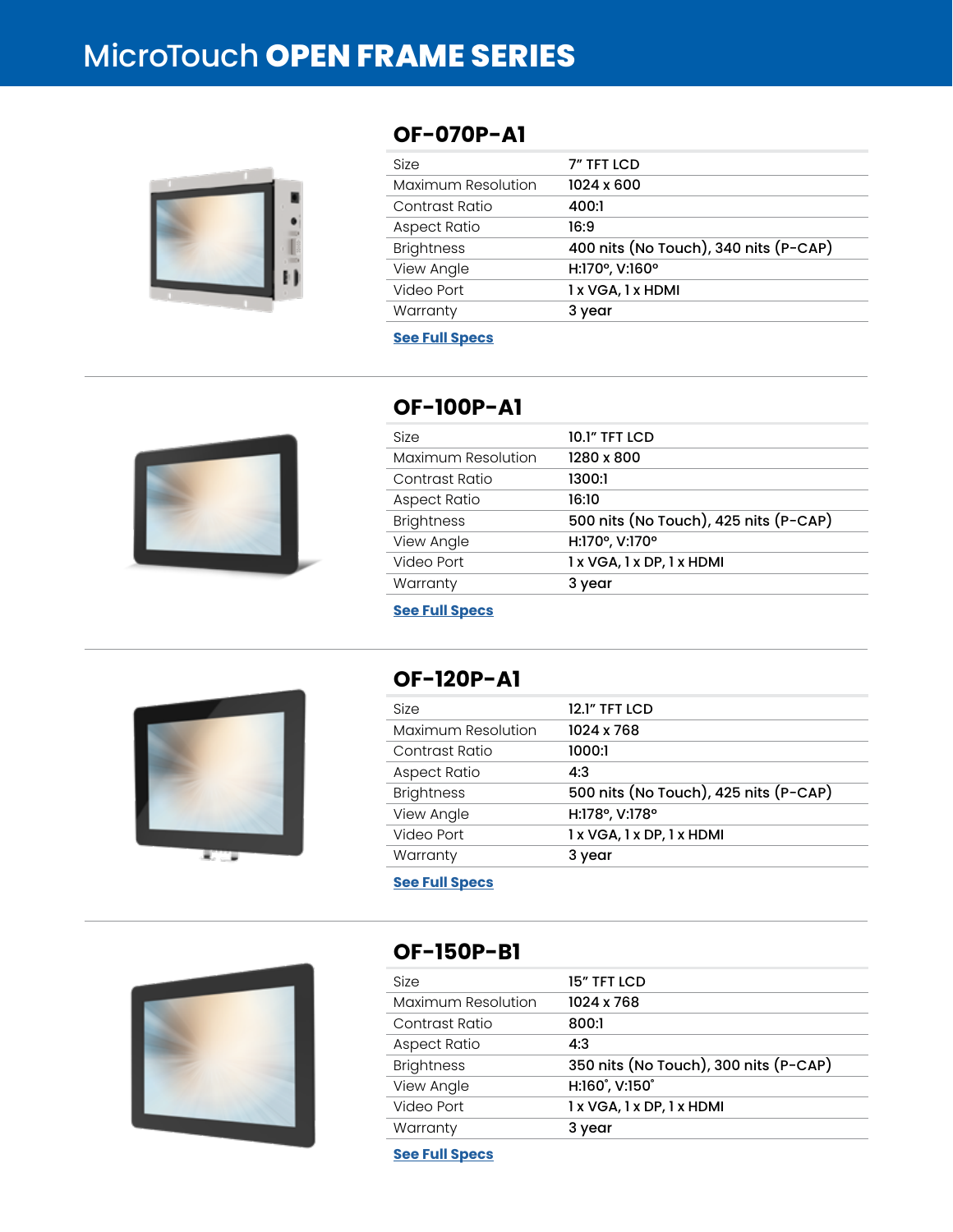## MicroTouch **OPEN FRAME SERIES**



## **OF-215P-B1**

| <b>Size</b>        | <b>21.5" TFT LCD</b>                  |
|--------------------|---------------------------------------|
| Maximum Resolution | 1920 x 1080                           |
| Contrast Ratio     | 1000:1                                |
| Aspect Ratio       | 16:9                                  |
| <b>Brightness</b>  | 350 nits (No Touch), 315 nits (P-CAP) |
| View Angle         | H:178°, V:178°                        |
| Video Port         | 1 x VGA, 1 x DP, 1 x HDMI             |
| Warranty           | 3 year                                |

#### **[See Full Specs](https://microtouch.com/products/of-215p-b1/)**



## **OF-240P-A1**

| Size                | <b>23.8" TFT LCD</b>                  |
|---------------------|---------------------------------------|
| Maximum Resolution  | 1920 x 1080                           |
| Contrast Ratio      | 3000:1                                |
| <b>Aspect Ratio</b> | 16:9                                  |
| <b>Brightness</b>   | 250 nits (No Touch), 215 nits (P-CAP) |
| View Angle          | H:178°, V:178°                        |
| Video Port          | 1 x VGA, DP x 1, HDMI x 1             |
| Warranty            | 3 year                                |

**[See Full Specs](https://microtouch.com/products/of-240p-a1/)**



## **OF-150P-A1**

| Size                | 15" TFT LCD                           |
|---------------------|---------------------------------------|
| Maximum Resolution  | 1024 x 768                            |
| Contrast Ratio      | 800:1                                 |
| <b>Aspect Ratio</b> | 4:3                                   |
| <b>Brightness</b>   | 350 nits (No Touch), 300 nits (P-CAP) |
| View Angle          | H:160°, V:150°                        |
| Video Port          | 1 x VGA, 1 x DVI                      |
| Warranty            | 3 year                                |
|                     |                                       |

**[See Full Specs](https://microtouch.com/products/of-150p-a1/)**



### **OF-170P-A1**

| Size               | 17" TFT LCD                           |
|--------------------|---------------------------------------|
| Maximum Resolution | 1280 x 1024                           |
| Contrast Ratio     | 800:1                                 |
| Aspect Ratio       | 5:4                                   |
| <b>Brightness</b>  | 250 nits (No Touch), 215 nits (P-CAP) |
| View Angle         | H:160°, V:160°                        |
| Video Port         | 1 x VGA, 1 x DVI                      |
| Warranty           | 3 year                                |

**[See Full Specs](https://microtouch.com/products/of-170p-a1/)**